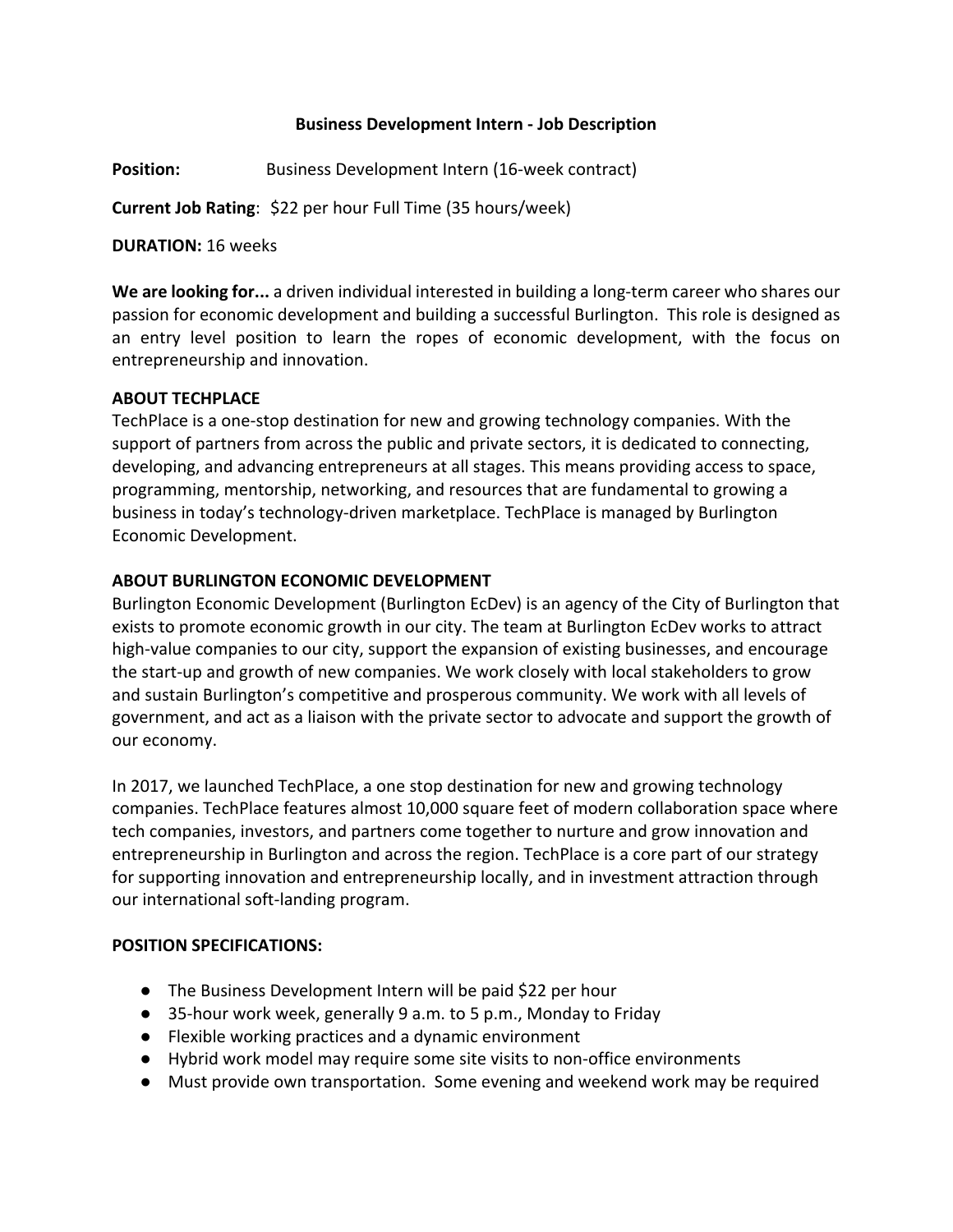## **POSITION SUMMARY**:

Reporting to the Manager of Innovation & Entrepreneurship the Business Development Intern will support development of new programming and international lead generation. The Business Development Intern will play a key role in supporting the TechPlace Team as they support new and growing technology companies and assist companies in both, locating to and expanding in Burlington.

## **YOUR ROLE:**

- Collaborations with partners to attract, screen, and develop new programming opportunities that are aligned with the TechPlace brand and mission.
- Work with partners to develop new programming and administrative procedures to support small businesses with economic recovery.
- Support partnership activities, helping to ensure TechPlace is delivering strong value to its corporate, government and not for profit partners. This may involve supporting event management, program development, and funding applications.
- Lead generations and outreach to ecosystem partners generating awareness and engagement
- Development of soft-landing programming, including data and metrics collection, lead generation and Start-up Visa research and analytics
- Support the day-to-day operations of TechPlace, including furniture, space, and infrastructure management
- Participate in and support other aspects of TechPlace Innovation and Entrepreneurship development program, as needed.
- Collaborate with Burlington Economic Development's Marketing team to promote TechPlace through various marketing channels, including social media, blogs, news media, and community events, ensuring the brand is aligned and well represented.
- Support Burlington Economic Development's Marketing team to maintain the TechPlace website, ensuring it's updated, accurate and optimized.
- Attend events both virtual and in person at TechPlace and at other locations in the community to show support for the local start-up and business communities, build relationships, and gain knowledge and experience in the space.

# **KEY ATTRIBUTES FOR THIS ROLE INCLUDE:**

- Strong interest and/or experience in the Economic Development and the Innovation and Entrepreneurship Ecosystem.
- Well-developed interpersonal communication and negotiation skills.
- Strong writing and presentation skills.